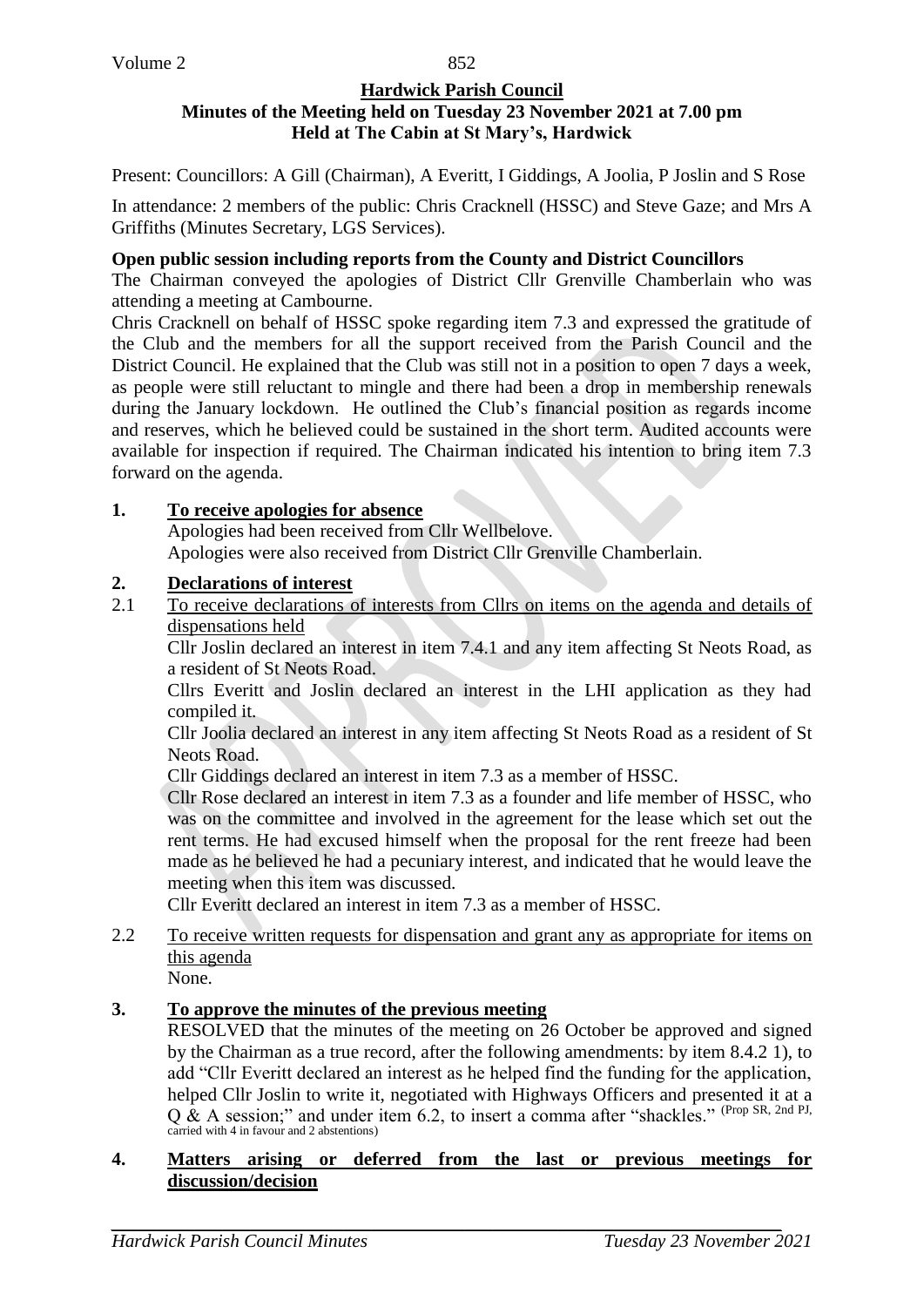853

In response to queries, it was confirmed that the brambles at Grenadier Walk had been followed up, and that the Speed Watch display equipment had been handed over to Toft.

4.1 (4.1) SCDC – Street lighting from new development – update and to consider response

RESOLVED to receive Cllr Everitt's report. He had raised the matter with District Councillor Chamberlain who had spoken to SCDC on the Parish Council's behalf. SCDC would like the Parish Council to be responsible for the maintenance of four new light columns on St Neots Road. Cllr Everitt will be having a further discussion with SCDC Street Lighting tomorrow.

4.2 (5.6) To consider a recommendation from Cllr Giddings on the quotations for removing brambles and scrub from the north east corner of the Recreation Ground RESOLVED to accept the quotation from RH Landscapes for £450.00 plus VAT to remove the brambles and scrub from the north east corner of the Recreation Ground, including the brambles encroaching on the footpath, and to raise the crowns of the trees that are not on the boundary. (Prop SR, 2nd AG, carried with 3 in favour and 3 abstentions)

On a proposition by the Chairman it was agreed to vary the order of business to take item 7.3 next.

7.3 Proposal that the Parish Council considers whether it should now start charging rent to the Social Club, full rent or reduced monthly charge

Cllr Rose, having previously declared an interest in this item, left the meeting at 7.36 pm.

Mr Cracknell was invited to expand on the financial position of the Club and answer questions.

RESOLVED to defer resumption of the rent payments at this stage and review the position and the accounts in three months' time. (Prop AG, 2nd IG, carried with 5 in favour) Cllr Rose re-joined the meeting at 7.47 pm.

## **5. Finance, procedure and risk assessment**

5.1 To consider any quotes for urgent work required because of risk and Clerk's use of delegated powers

RESOLVED to note that the Clerk used delegated powers as follows:

In conjunction with Cllr Rose - AMA authorisation for Professional reports required as part of the planning application process for the Community Centre.

Preliminary Ecological Appraisal - Cambridge Ecology £998+ estimated disbursements of £595.

Transport and Highways Statements - Stantec £2,500 + £750

The architect sought proposals from two professional firms for each report and all firms responded with quotes. The above show the best (and least cost) quotes received and were the ones recommended by the architect and by the HCCWG.

**Other** 

Cllr Rose reported that he had enquired with a financial adviser about the legal position regarding the Financial Services Compensation Scheme as to whether this applies to Parish Councils and was awaiting a response. It was suggested that a riskfree solution might be to invest in National Savings which were Government backed. RESOLVED to defer further consideration until the next meeting.

It was noted that Cambridge and Counties Bank had returned the transfer of £400,000 as it did not recognise the Parish Council account that the payment was drawn on, and the Clerk was dealing with the matter.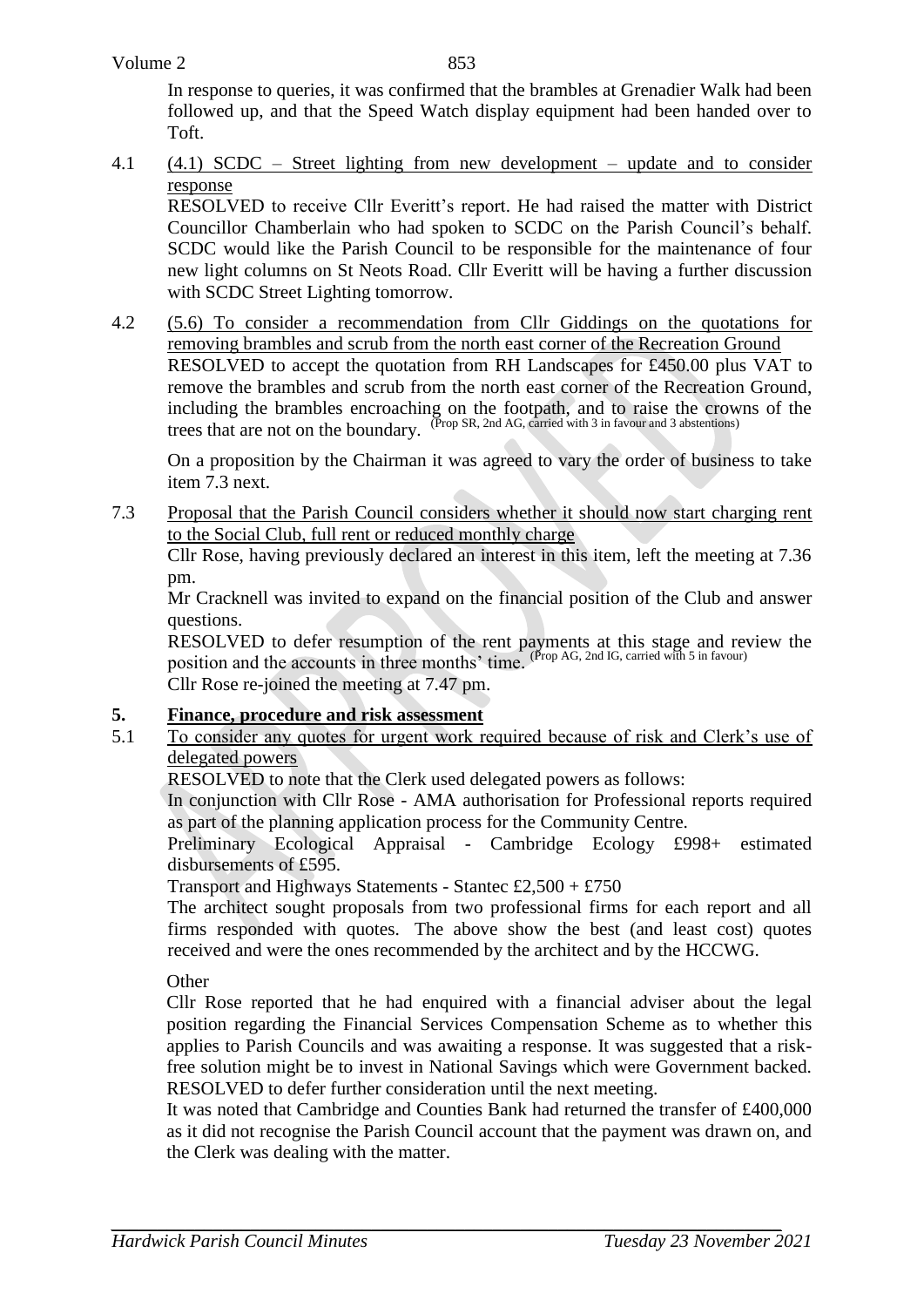5.2 To receive play areas and skate park inspection reports and consider if any work is required

RESOLVED to receive Cllr Wellbelove's written reports and to note that there were no significant areas requiring attention at this time.

5.3 To receive the financial report and approve the payment of bills

RESOLVED that the payments as listed in the finance report should be paid, plus RH Landscapes (Grenadier Walk brambles) £420.00, Oakes & Watson (Tree branch Ashmead Drive) £168.00, Unicorn Glazing (Telephone kiosk) £214.91 and RH Landscapes (Grass cutting) £624.00.

RESOLVED to note that the invoice from RH Landscapes for removal of the brambles also included removal of ivy, as it was not possible to remove the brambles without removing the ivy also.

RESOLVED, noting that the invoice from Civilistix, for the correct amount of £1850.00 plus VAT, included the incorrect invoice details, to request a revised invoice from them stating "Millers Way, Hardwick" and forward a scan of the revised invoice when received to members to enable payment between meetings. (Prop PJW, 2nd AG, carried with 1 abstention)

All Councillors are to receive copies of the invoices prior to the meeting.

| <b>Salaries and Pensions</b>        | £542.96  |
|-------------------------------------|----------|
| LGS Services (Admin support Oct 21) | £1409.43 |
| The Cabin (Room hire)               | £30.00   |
|                                     |          |

A resident's contribution towards trees was noted.

### **6. Planning Applications and Decision notices and tree works applications**

6.1 S/3064/16/CONDP – Land south of 279 St Neots Road – Submission of details required by Condition 19 (External lighting) of outline planning permission S/3064/16/OL

Noted for information.

- 6.1.2  $21/04942/HFUL 9$  Sudeley Grove Single storey side and rear extension RESOLVED to support the application. (Prop AG, 2nd PJ, unanimous)
- 6.2 SCDC and appeal decision notices to note
- 6.2.1 21/04214/CL2PD 12 Merton Walk Certificate of lawfulness under S192 for a proposed garage conversion (internal only) to home office/games room – Certificate granted
- 6.2.2 21/04130/HFUL 30 Laxton Avenue First floor side extension Permission granted
- 6.2.3 21/03961/FUL Land in front of 277 St Neots Road Erection of a dwelling Permission granted
- 6.2.4 21/03912/FUL 22 Bramley Way Demolition and removal of existing garden wall to the back garden of the property and the erection of a 2.1 metre high metal fencing system to extend to within half a metre of the adjacent footpath and the removal of an existing laurel hedge – Withdrawn.
- 6.3 Tree works applications
- 6.3.1 21/1407/TTPO 6 Ashmead Drive RESOLVED that the Parish Council has no objections but expects the TPO Officer to carry out a site visit.

Cllr Everitt reported that the application for 5 flats at the Cambridge Road/St Neots Road site would be considered at a meeting of the SCDC Planning Committee on 8 December.

## **7. Members' reports and items for information only**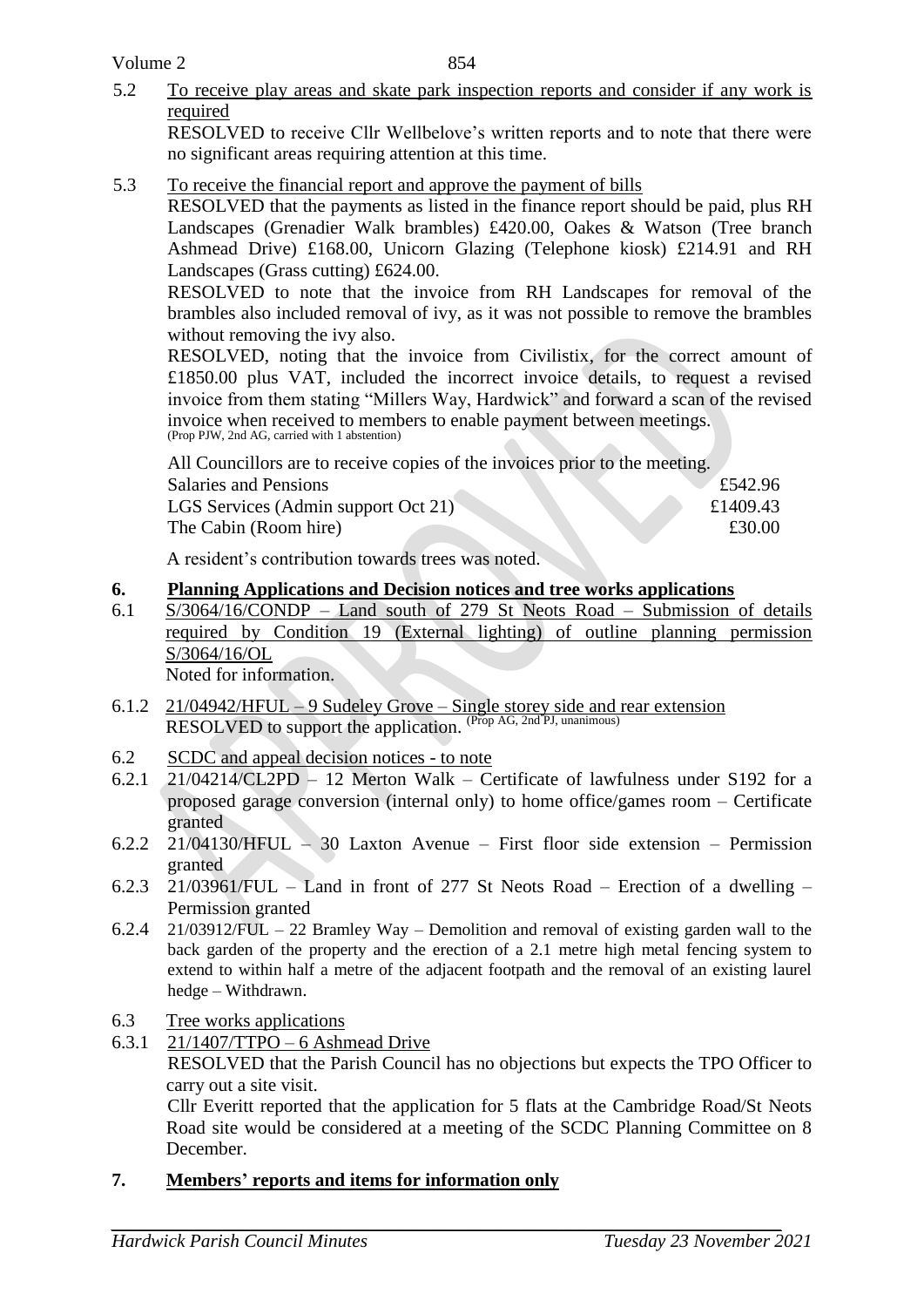On a proposition by the Chairman, it was agreed to vary the order of business to take items 7.4 and 7.5 first.

- 7.4 Cambridge Active Transport Scheme
- 7.4.1 Proposal that the Council considers an overview of the Active Travel scheme proposed for St Neots Road and how it fits with other initiatives to ensure the PC is better informed on the scheme proposed and how it integrates with other Schemes for this stretch of road

Cllr Everitt reported.

- There was little further information on the Active Travel Scheme and it was unclear why the bus gate was now back under consideration when the Council had been informed last year that the bus gate was no longer being considered. There was no need for a bus gate at this time. The prospect of a bus gate was causing disquiet among residents on Facebook and would increase the traffic going down through the village.
- The GCP thought that a free route for buses from Cambridge Road to Madingley Mulch would save the trees, but if consent was granted to build opposite the shop, a second route through the village would have to emerge into a car free zone.
- The Active Travel officers would go through the consultation results when they next met the Parish Council.

## 7.4.2 Proposal that the Council set a date for Clare Rankin to attend a meeting to discuss the Active Transport Scheme

RESOLVED as Clare Rankin had pulled out of the previously arranged meeting on 16 November, that the Chairman should invite her to a meeting, on Tuesday 30 November at 7.00 pm, in the School Hall if available, or if she is unable to attend, on Tuesday 7 December at 7.00 pm. Jo Baker is also to be invited. Once Ms Rankin's attendance has been confirmed, details of the meeting are to be sent to the Communications Group so that the meeting can be publicised to residents.

- 7.5 Highways and Road Safety Working Group monthly report including traffic volumes in the village
- 7.5.1 To share an update on C2C and Greenways following GCP West Forum 16th Nov and discuss what further action to take

Cllr Everitt reported on the GCP meeting he had attended with Cllrs Joslin and Gill, with Jo Baker also present.

- Jo Baker did not have any further information on how the trees and laybys on St Neots Road would be affected. He had agreed to consider the Parish Council's suggestion of a single inbound carriageway for buses in the morning. He may also consider a hybrid scheme with the C2C running off-road behind the trees west of Cambridge Road and reverting to on-road eastbound near Cambridge Road.
- Mixed use cycle scheme the Parish Council had challenged the suggestion that the laybys on St Neots Road could be lost in order to accommodate a cycleway. Residents and businesses should be asked whether the loss of laybys would be problematic. Concerns were expressed about pedestrian safety for bus users.
- Jo Baker had indicated that without the Active Travel Scheme, the C2C would necessitate removal of most of the tree line east of Cambridge Road.
- The Bourn Airfield S106 agreement had not yet been finalised and it would be necessary to await this to ensure that funding for Bourn to Hardwick and Comberton Greenways was available. A link was proposed between Comberton and St Neots Road but no details were available, although the Heads of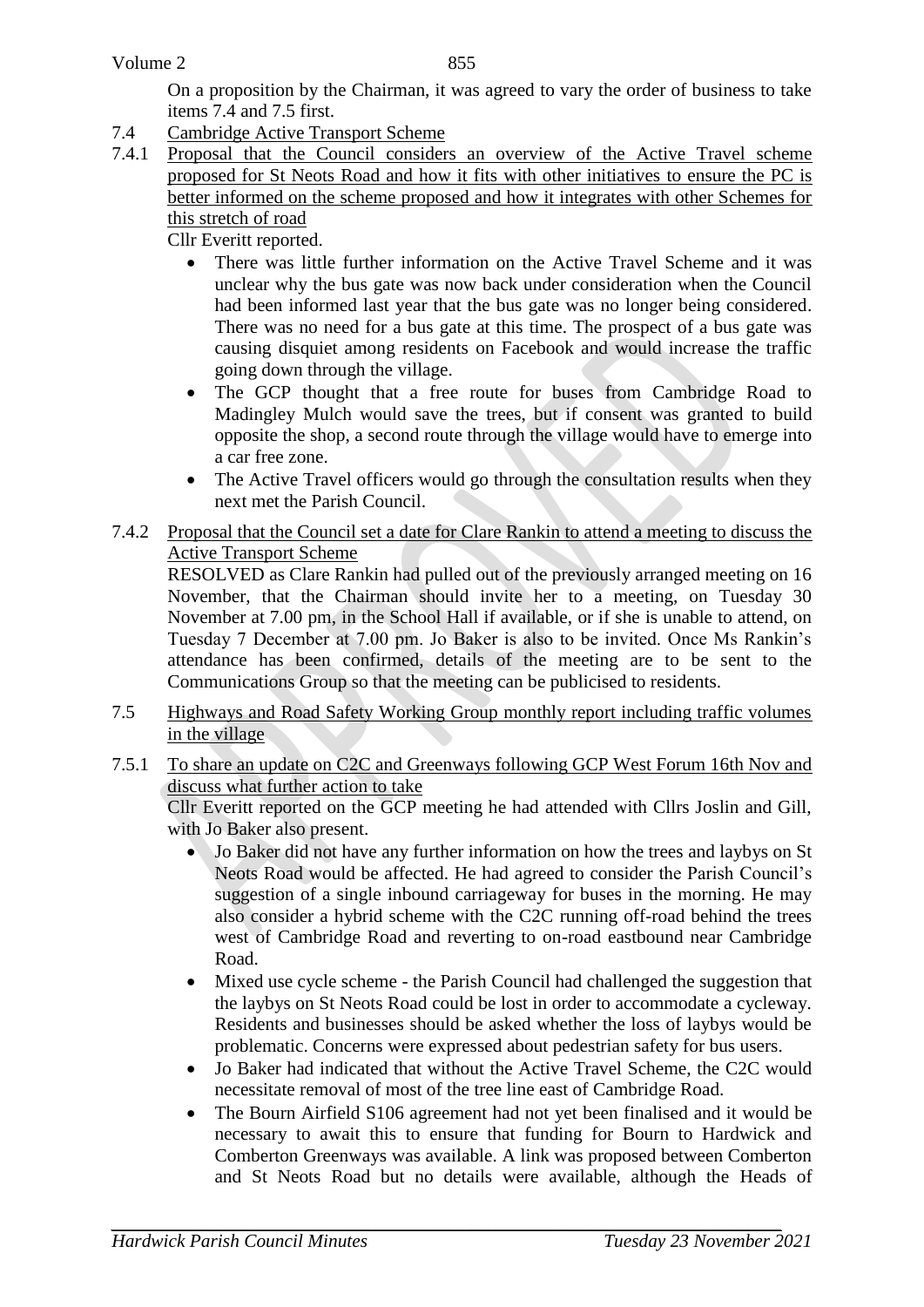Agreement provided for a Greenway joining up with Portway. It had been observed that Long Road was too dangerous for walking and cycling, and Jo Baker had indicated that traffic should be slowed down.

- City traffic was now up to 85% of pre-Covid levels but in St Neots Road from west to east the levels were 43% of 2018 levels, with east to west traffic about 60% of 2018 levels. The 85% figure was queried as Comberton to Barton traffic levels had reduced from 700 vehicles to 150 vehicles per hour.
- LHI applications the start date for the Give Way scheme is still awaited and the cost of the scheme and contribution required is still being discussed. Information is awaited from Highways on how the St Neots Road scheme will proceed in the light of the outstanding Active Travel consultation results.
- 7.5.2 Update on SCDC approach to Lighting maintenance including Capstone Fields scheme and future additional lights and decide next actions Taken earlier under item 4.1.
- 7.1 New Housing Developments and Planning Obligations
	- RESOLVED to receive Cllr Rose's report.
		- All units at Meridian Fields had been sold and work was ongoing on clearing areas. It was expected any final S106 proposals would have gone to SCDC.
		- Capstone Fields Phase 1 was proceeding at pace with the first occupation planned for January 2022. The status of Phase 2 was not known.
		- Cllr Rose and the Chairman had attended a meeting with Chivers regarding land to the east of Cambridge Road, along with Hill and Barton Willmore, to receive an update on their plans. They plan to make representations for inclusion in the Local Plan. They envisage 350-400 houses but no longer behind or to the south of Kesters Close. There will be more green space than required. It had been made clear that members were there just to listen and would report back to the Parish Council.
		- Community Centre consultants were being appointed to provide the independent reports that the planners had requested. The Working Group research had shown that the MUGA is not extensively used, except by the Boot Camp. The Working Group needs to persuade the planners that the Community Centre with the Sports Hall is preferable to the MUGA.
		- The importance of consulting the village on new developments via a public meeting was noted, although there was as yet nothing definite to consult on.
		- Allotments Cllr Giddings reported that all houses had been leafleted and asked that the responses received be handed to him.

## 7.2 Pond on Main Street, Hardwick

Cllr Everitt reported that he had consulted two organisations whose advice had been contradictory to that previously received from the Wildlife Trust. He had contacted Wild Frontier Ecology who had confirmed there was no requirement to check on Great Crested Newts if the work was carried out in the autumn/winter but before the end of January. In addition he had sought advice from a landscaping company Natural Landscapes who had recommended removing the reed mace roots to prevent recurrence at a cost of approximately £3350.

#### **8. To consider any correspondence/communications received requiring formal noting by or a decision of the Council**

## 8.1 Resident – request for yellow lines in Main Street

Cllr Everitt reported that he had notified the resident of information superseding his previous report, namely that the County Council now intends to leave the tarmac